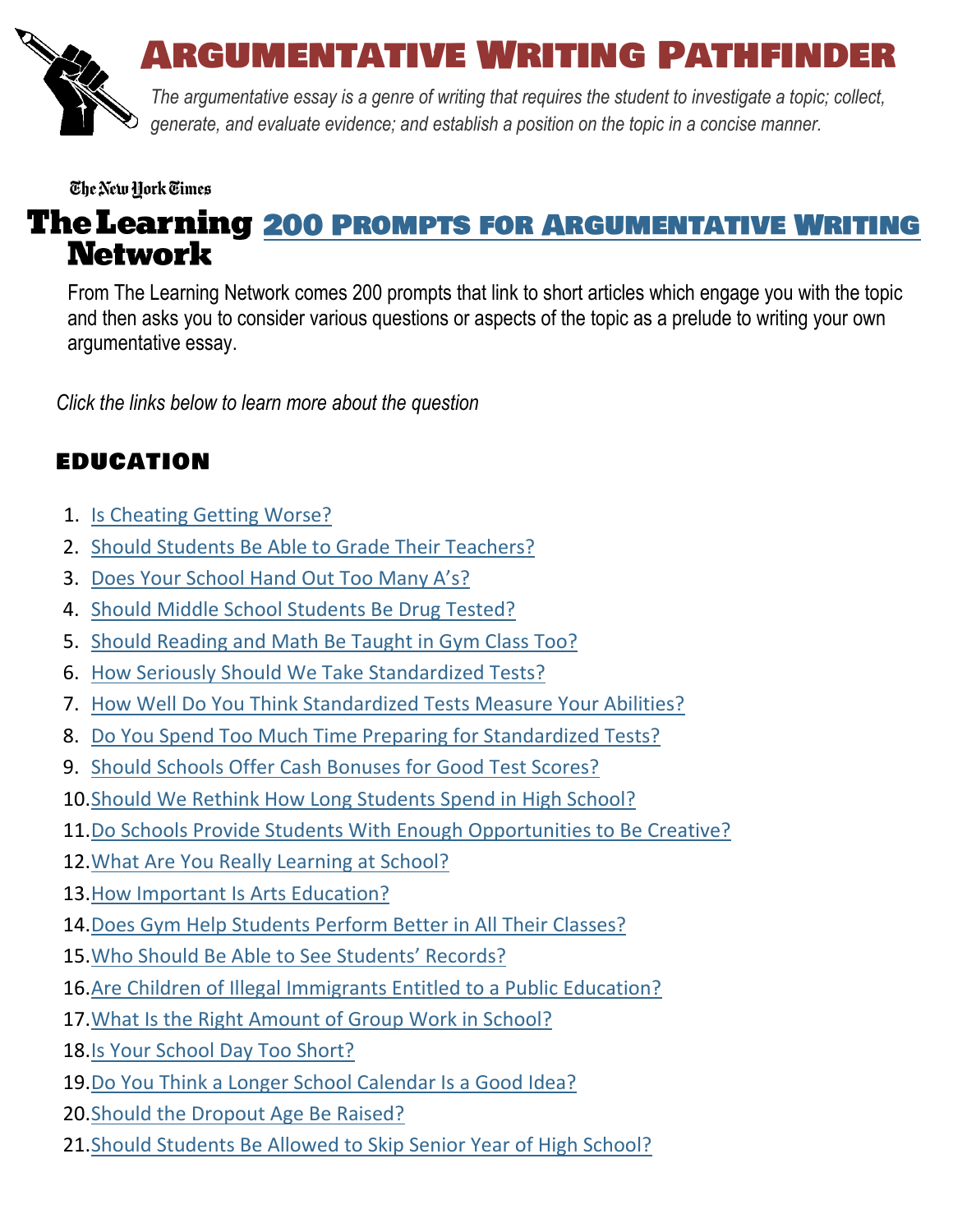- [.How Does Your School Deal With Students Who Misbehave?](https://learning.blogs.nytimes.com/2013/04/09/how-does-your-school-deal-with-students-who-misbehave/)
- [.Should Schools Be Allowed to Use Corporal Punishment?](https://learning.blogs.nytimes.com/2011/03/30/should-schools-be-allowed-to-use-corporal-punishment/)
- [.How Big a Problem Is Bullying or Cyberbullying in Your School or Community?](https://learning.blogs.nytimes.com/2013/09/18/how-big-a-problem-is-bullying-or-cyberbullying-in-your-school-or-community/)
- [.How Should Schools Address Bullying?](https://learning.blogs.nytimes.com/2011/09/01/how-should-schools-address-bullying/)
- 26.S[hould Schools Put Tracking Devices in Students' ID Cards?](https://learning.blogs.nytimes.com/2012/10/09/should-schools-put-tracking-devices-in-students-i-d-cards/)
- [.What Do You Think of Grouping Students by Ability in Schools?](https://learning.blogs.nytimes.com/2013/06/11/what-do-you-think-of-grouping-students-by-ability-in-schools/)
- [.Do We Need a New Way to Teach Math?](https://learning.blogs.nytimes.com/2011/08/26/do-we-need-a-new-way-to-teach-math/)
- [.Does Class Size Matter?](https://learning.blogs.nytimes.com/2011/03/08/does-class-size-matter/)
- [.Should All Students Get Equal Space in a Yearbook?](https://learning.blogs.nytimes.com/2010/11/08/should-all-students-get-equal-space-in-a-yearbook/)
- [.Is Prom Worth It?](https://learning.blogs.nytimes.com/2013/05/02/is-prom-worth-it/)
- [.How Important Are Parent-Teacher Conferences?](https://learning.blogs.nytimes.com/2013/11/14/how-important-are-parent-teacher-conferences/)
- [.Should All Children Be Able to Go to Preschool?](https://learning.blogs.nytimes.com/2013/02/15/should-all-children-be-able-to-go-to-preschool/)
- [.Should Colleges Use Admissions Criteria Other Than SAT Scores and Grades?](https://learning.blogs.nytimes.com/2013/10/02/should-colleges-use-other-admissions-criteria-instead-of-sat-scores-or-grades/)
- [.What Criteria Should Be Used in Awarding Scholarships for College?](https://learning.blogs.nytimes.com/2013/09/09/what-criteria-should-be-used-in-awarding-scholarships-for-college/)
- [.Do You Support Affirmative Action?](https://learning.blogs.nytimes.com/2011/10/18/do-you-support-affirmative-action/)
- [.Do College Rankings Matter?](https://learning.blogs.nytimes.com/2012/02/03/do-college-rankings-matter/)
- [.How Necessary Is a College Education?](https://learning.blogs.nytimes.com/2012/04/30/how-necessary-is-a-college-education/)
- [.Should Engineers Pay Less for College Than English Majors?](https://learning.blogs.nytimes.com/2012/12/12/should-engineers-pay-less-for-college-than-english-majors/)

# TECHNOLOGY AND SOCIAL MEDIA

- [.Are the Web Filters at Your School Too Restrictive?](https://www.nytimes.com/2016/09/27/learning/are-the-web-filters-at-your-school-too-restrictive.html)
- [.Does Technology Make Us More Alone?](https://learning.blogs.nytimes.com/2013/09/04/does-technology-somehow-make-us-more-alone/)
- [.Are You Distracted by Technology?](https://learning.blogs.nytimes.com/2012/11/02/are-you-distracted-by-technology/)
- [.Do Apps Help You or Just](https://learning.blogs.nytimes.com/2011/09/30/do-apps-help-you-or-just-waste-your-time/) Waste Your Time?
- 44.[Do You Spend Too Much Time on Smart Phones Playing 'Stupid Games'?](https://learning.blogs.nytimes.com/2012/04/05/do-you-spend-too-much-time-on-smart-phones-playing-stupid-games/)
- [.Has Facebook Lost Its Edge?](https://learning.blogs.nytimes.com/2013/11/19/has-facebook-lost-its-edge/)
- [.Does Facebook Ever Make You Feel Bad?](https://learning.blogs.nytimes.com/2013/01/15/does-facebook-ever-make-you-feel-bad/)
- [.Should What You Say on Facebook Be Grounds for Getting Fired?](https://learning.blogs.nytimes.com/2013/05/10/should-what-you-say-on-facebook-be-grounds-for-getting-fired/)
- [.Should People Be Allowed to Obscure Their Identities Online?](https://learning.blogs.nytimes.com/2011/11/18/should-people-be-allowed-to-obscure-their-identities-online/)
- [.What Should the Punishment Be for Acts of Cyberbullying?](https://learning.blogs.nytimes.com/2010/10/04/what-should-the-punishment-be-for-acts-of-cyberbullying/)
- [.Is Online Learning as Good as Face-to-Face Learning?](https://learning.blogs.nytimes.com/2011/04/07/is-online-learning-as-good-as-face-to-face-learning/)
- [.Do Your Teachers Use Technology Well?](https://learning.blogs.nytimes.com/2012/01/05/do-your-teachers-use-technology-well/)
- [.Should Tablet Computers Become the Primary Way Students Learn in Class?](https://learning.blogs.nytimes.com/2013/09/13/should-tablet-computers-become-the-primary-way-students-learn-in-class/)
- [.Can Cellphones Be Educational Tools?](https://learning.blogs.nytimes.com/2010/09/20/can-cellphones-be-educational-tools/)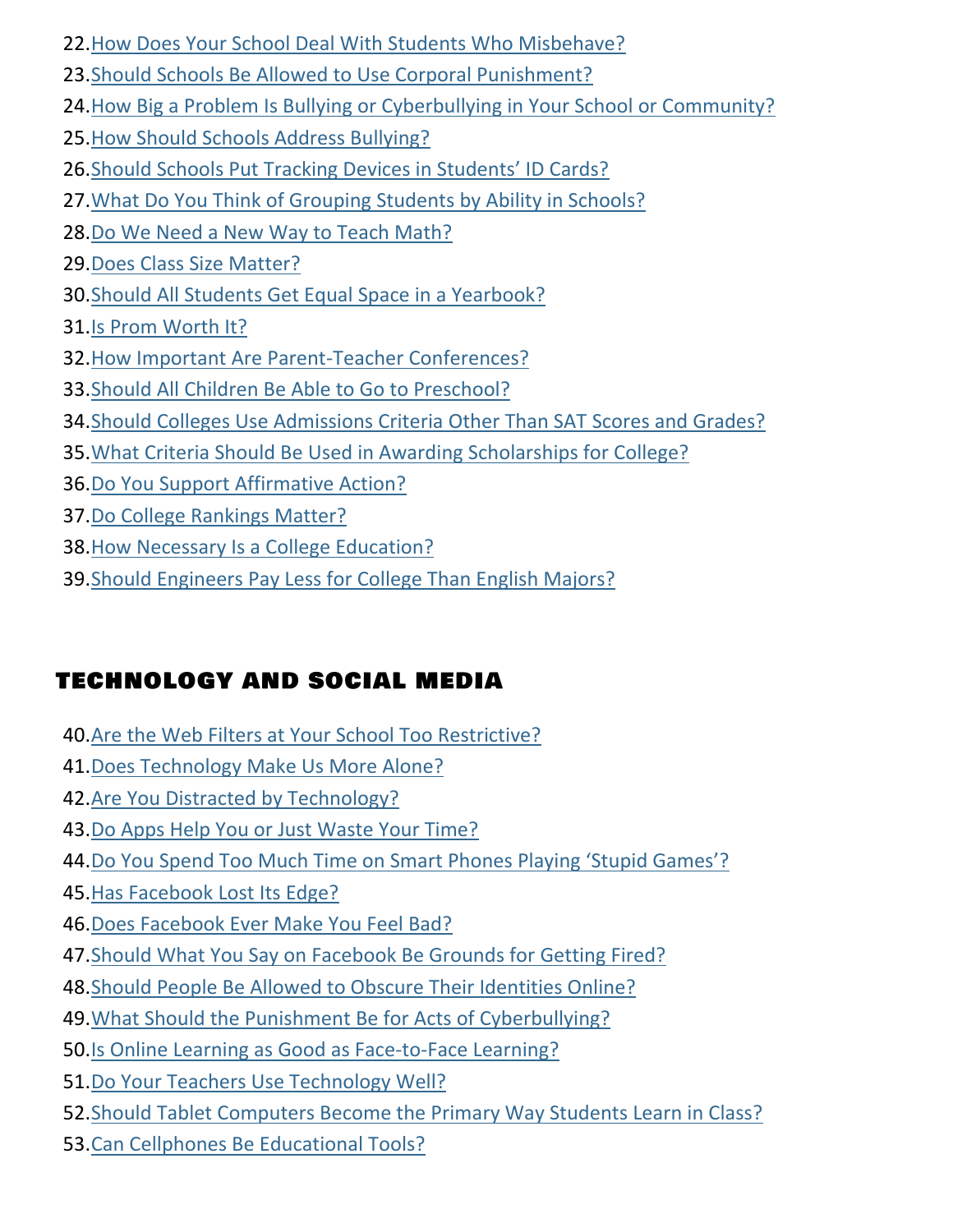- [.Should Computer Games Be Used for Classroom Instruction?](https://learning.blogs.nytimes.com/2013/03/19/should-computer-games-be-used-for-classroom-instruction/)
- [.How Young Is Too Young for an iPhone?](https://learning.blogs.nytimes.com/2013/10/29/how-young-is-too-young-for-an-iphone/)
- [.Should Companies Collect Information About You?](https://learning.blogs.nytimes.com/2012/02/21/should-companies-collect-information-about-you/)
- [.Would You Trade Your Paper Books for Digital Versions?](https://learning.blogs.nytimes.com/2010/10/21/would-you-trade-your-paper-books-for-digital-versions/)
- [.Are Digital Photographs Too Plentiful to Be Meaningful?](https://learning.blogs.nytimes.com/2012/12/03/are-digital-photographs-too-plentiful-to-be-meaningful/)
- [.Do You Worry We Are Filming Too Much?](https://learning.blogs.nytimes.com/2014/01/09/do-you-worry-we-are-filming-too-much/)
- 60.[Would You Want a Pair of Google's Computer Glasses?](https://learning.blogs.nytimes.com/2013/05/08/would-you-want-a-pair-of-google-glass/)
- [.How Would You Feel About a Computer Grading Your Essays?](https://learning.blogs.nytimes.com/2013/04/05/how-would-you-feel-about-a-computer-grading-your-essays/)
- [.What Role Will Robots Play in Our Future?](https://learning.blogs.nytimes.com/2013/05/23/what-role-will-robots-play-in-our-future/)
- [.How Many Text Messages Are Too Many?](https://learning.blogs.nytimes.com/2013/03/11/how-many-text-messages-are-too-many/)
- 64.How [Much Do You Trust Online Reviews?](https://learning.blogs.nytimes.com/2013/09/24/how-much-do-you-trust-online-reviews/)

# ARTS AND MEDIA: TV, MUSIC, VIDEO GAMES AND LITERATURE

- [.Why Do We Like to Watch Rich People on TV and in the Movies?](https://learning.blogs.nytimes.com/2014/01/23/why-do-we-like-to-watch-rich-people-on-tv-and-in-the-movies/)
- 66.[Do TV Shows Like '16 and Pregnant' Promote or Discourage Teenage Pregnancy?](https://learning.blogs.nytimes.com/2014/01/14/do-tv-shows-like-sixteen-and-pregnant-promote-or-discourage-teen-pregnancy/)
- [.Does TV Capture the Diversity of America Yet?](https://learning.blogs.nytimes.com/2013/11/05/does-tv-capture-the-diversity-of-america-yet/)
- [.Is TV Too White?](https://learning.blogs.nytimes.com/2012/04/27/is-tv-too-white/)
- [.Is TV Stronger Than Ever, or Becoming Obsolete?](https://learning.blogs.nytimes.com/2012/05/15/is-tv-stronger-than-ever-or-becoming-obsolete/)
- [.Does Reality TV Promote Dangerous Stereotypes?](https://learning.blogs.nytimes.com/2013/01/03/does-reality-tv-promote-dangerous-stereotypes/)
- [.What Current Musicians Do You Think Will Stand the Test of Time?](https://learning.blogs.nytimes.com/2012/10/25/what-current-musicians-do-you-think-will-stand-the-test-of-time/)
- [.What Artists or Bands of Today Are Destined for the Rock and Roll Hall of Fame?](https://learning.blogs.nytimes.com/2011/12/05/what-artists-or-bands-of-today-are-destined-for-the-rock-and-roll-hall-of-fame/)
- 73.[What Musician, Actor or Author Should Be a Superstar, but Hasn't Quite Made It Yet?](https://learning.blogs.nytimes.com/2013/12/19/what-musician-actor-or-author-should-be-a-superstar-but-hasnt-quite-made-it-yet/)
- [.Will Musical Training Make You More Successful?](https://learning.blogs.nytimes.com/2013/10/16/will-musical-training-make-you-more-successful/)
- [.Should Video Games Be Considered a Sport?](https://learning.blogs.nytimes.com/2013/10/04/should-video-games-be-considered-a-sport/)
- [.Should Stores Sell Violent Video Games to Minors?](https://learning.blogs.nytimes.com/2010/11/04/should-stores-sell-violent-video-games-to-minors/)
- [.Can a Video Game Be a Work of Art?](https://learning.blogs.nytimes.com/2010/06/25/can-a-video-game-be-a-work-of-art/)
- [.Do Violent Video Games Make People More Violent in Real Life?](https://learning.blogs.nytimes.com/2013/02/13/do-violent-video-games-make-people-more-violent-in-real-life/)
- [.When Should You Feel Guilty for Killing Zombies?](https://learning.blogs.nytimes.com/2012/05/10/when-should-you-feel-guilty-for-killing-zombies/)
- [.What Game Would You Like to Redesign?](https://learning.blogs.nytimes.com/2012/01/11/what-game-would-you-like-to-redesign/)
- [.What Were the Best Movies You Saw in the Past Year?](https://learning.blogs.nytimes.com/2014/01/17/what-were-the-best-movies-you-saw-in-the-past-year/)
- [.To What Writer Would You Award a Prize?](https://learning.blogs.nytimes.com/2010/10/08/to-what-author-would-you-award-a-prize/)
- 83. [Do You Prefer Your Children's Book Characters Obedient or Contrary?](https://learning.blogs.nytimes.com/2012/05/09/do-you-prefer-your-childrens-book-characters-obedient-or-contrary/)
- [.Where Is the Line Between Truth and Fiction?](https://learning.blogs.nytimes.com/2012/03/20/where-is-the-line-between-truth-and-fiction/)
- [.Can Graffiti Ever Be Considered Art?](https://learning.blogs.nytimes.com/2013/02/19/can-graffiti-ever-be-considered-art/)
- [.Do We Need Art in Our Lives?](https://learning.blogs.nytimes.com/2013/11/26/do-we-need-art-in-our-lives/)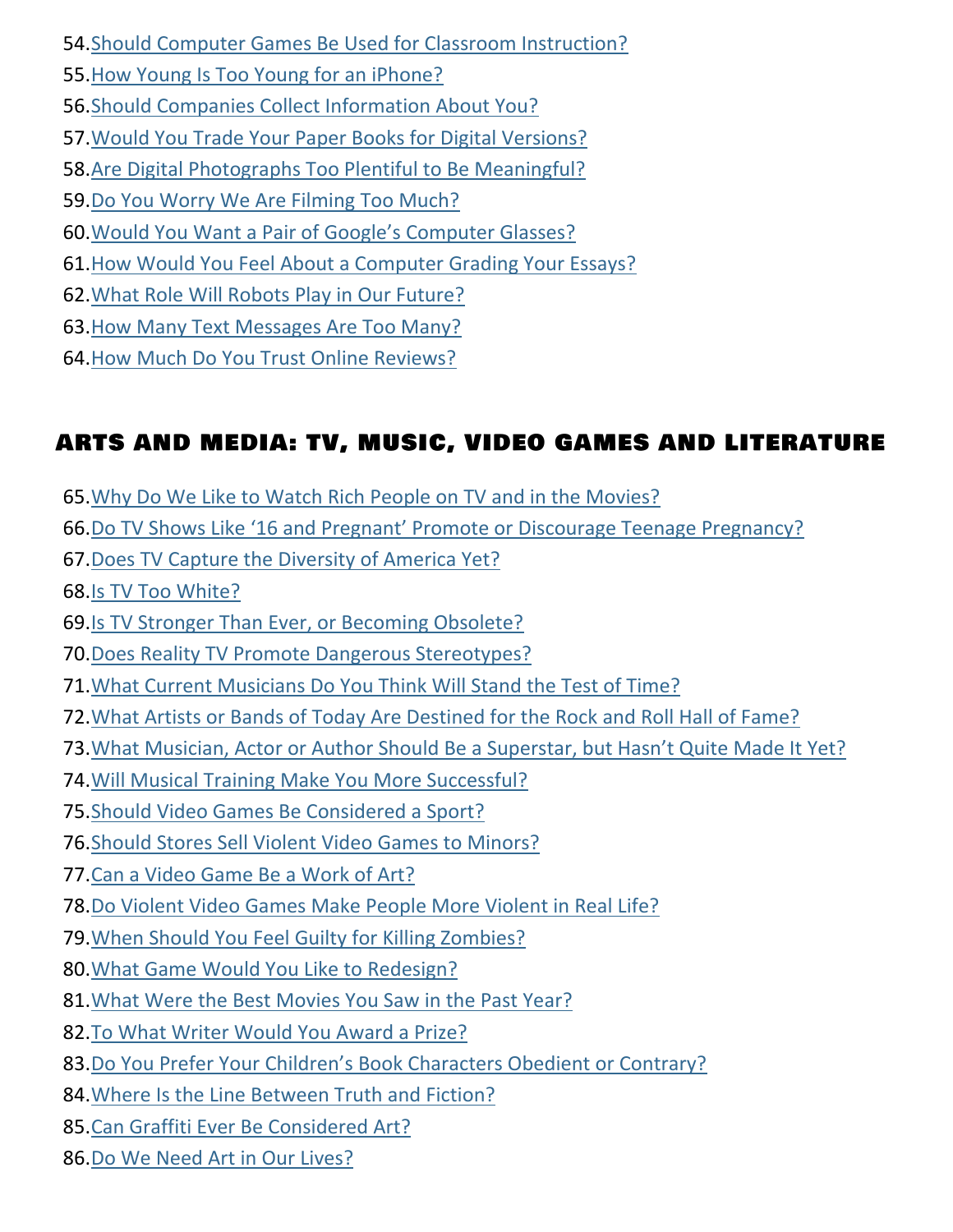87[.What Makes a Good Commercial?](https://learning.blogs.nytimes.com/2013/02/06/what-makes-a-good-commercial/)

88. Why Did a Cheerios Ad Attract So Many Angry Comments Online?

89[.Does Pop Culture Deserve Serious Study?](https://learning.blogs.nytimes.com/2011/11/01/does-pop-culture-deserve-serious-study/)

#### GENDER ISSUES

- 90[.Do Parents Have Different Hopes and Standards for](https://learning.blogs.nytimes.com/2014/01/22/do-parents-have-different-hopes-and-standards-for-their-sons-and-daughters/) Their Sons Than for Their Daughters?
- 91[.Is School Designed More for Girls Than Boys?](https://learning.blogs.nytimes.com/2013/02/05/is-school-designed-more-for-girls-than-boys/)
- 92.[Is There Too Much Pressure on Girls to Have 'Perfect' Bodies?](https://learning.blogs.nytimes.com/2013/10/03/is-there-too-much-pressure-on-girls-to-have-perfect-bodies/)
- 93[.How Much Pressure Do Boys Face to Have the Perfect Body?](https://learning.blogs.nytimes.com/2012/11/20/how-much-pressure-do-boys-face-to-have-the-perfect-body/)
- 94[.Do Photoshopped Images Make You Feel Bad About Your Own Looks?](https://learning.blogs.nytimes.com/2011/11/30/do-photoshopped-images-make-you-feel-bad-about-your-own-looks/)
- 95[.Is It O.K. for Men and Boys to Comment on Women and Girls on the Street?](https://learning.blogs.nytimes.com/2013/03/05/is-it-o-k-for-men-and-boys-to-comment-on-women-and-girls-on-the-street/)
- 96[.What Should We Do to Fight Sexual Violence Against Young Women?](https://learning.blogs.nytimes.com/2013/03/22/what-should-we-do-to-fight-sexual-violence-against-young-women/)
- 97[.How Do You Feel About Rihanna and Chris Brown Getting Back Together?](https://learning.blogs.nytimes.com/2013/05/01/how-do-you-feel-about-rihanna-and-chris-brown-getting-back-together/)
- 98[.Do Fraternities Promote Misogyny?](https://learning.blogs.nytimes.com/2011/05/09/do-fraternities-promote-misogyny/)
- 99.[Why Aren't There More Girls in Leadership Roles?](https://learning.blogs.nytimes.com/2013/04/17/why-arent-there-more-girls-in-leadership-roles/)
- 100. [Why Aren't More Girls Choosing to Pursue Careers in Math and Science?](https://learning.blogs.nytimes.com/2013/11/22/why-arent-more-girls-choosing-to-pursue-careers-in-math-and-science/)
- 101. [Should Women Be Allowed to Fight on the Front Lines Alongside Men?](https://learning.blogs.nytimes.com/2013/01/24/should-women-be-allowed-to-fight-on-the-front-lines-alongside-men/)
- 102. [Do You Believe in Equal Rights for Women and Men?](https://learning.blogs.nytimes.com/2010/07/02/do-you-believe-in-equal-rights-for-women-and-men/)
- 103. [Are Women Better at Compromising and Collaborating?](https://learning.blogs.nytimes.com/2013/10/17/are-women-better-at-compromising-and-collaborating/)
- 104. [Do Boys Have Less Intense Friendships Than Girls?](https://learning.blogs.nytimes.com/2011/09/23/do-boys-have-less-intense-friendships-than-girls/)

# SPORTS AND ATHLETICS

- 105. [If Football Is So Dangerous to Players, Should We Be Watching It?](https://learning.blogs.nytimes.com/2012/09/13/if-football-is-so-dangerous-to-players-should-we-be-watching-it/)
- 106. [Should Parents Let Their Children Play Football?](https://learning.blogs.nytimes.com/2013/09/19/should-parents-let-their-sons-play-football/)
- 107. [Should College Football Players Get Paid?](https://learning.blogs.nytimes.com/2014/01/07/should-college-football-players-get-paid/)
- 108. [When Do Pranks Cross the Line to Become Bullying?](https://learning.blogs.nytimes.com/2013/11/08/when-do-pranks-cross-the-line-to-become-bullying/)
- 109. [Has Baseball Lost Its Cool?](https://learning.blogs.nytimes.com/2013/10/24/has-baseball-lost-its-cool/)
- 110. [Are Some Youth Sports Too Intense?](https://learning.blogs.nytimes.com/2013/10/11/are-some-youth-sports-too-intense/)
- 111. [Is It Offensive for Sports Teams to Use Native American Names and Mascots?](https://learning.blogs.nytimes.com/2013/10/08/is-it-offensive-for-sports-teams-to-use-native-american-names-and-mascots/)
- 112. [Where Should Colleges and Sports Teams Draw the Line in Selling Naming Rights?](https://learning.blogs.nytimes.com/2013/02/21/where-should-colleges-and-sports-teams-draw-the-line-in-selling-naming-rights/)
- 113. [Should Colleges Fund Wellness Programs Instead of Sports?](https://learning.blogs.nytimes.com/2013/04/15/should-colleges-fund-wellness-programs-instead-of-sports/)
- 114. [Is Cheerleading a Sport?](https://learning.blogs.nytimes.com/2011/05/24/is-cheerleading-a-sport/)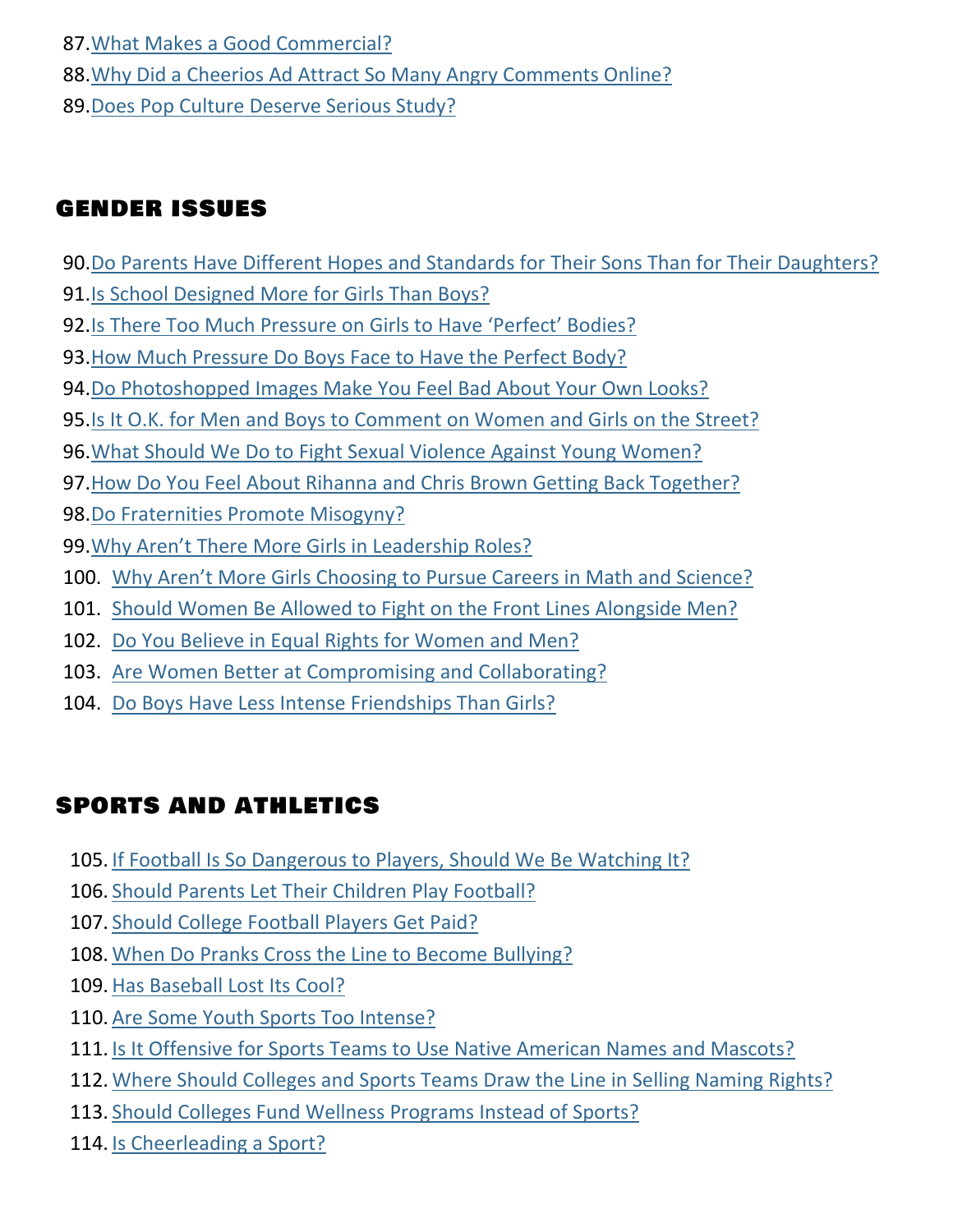- 115. [How Big a Deal Is It That an N.B.A. Player Came Out](https://learning.blogs.nytimes.com/2013/04/30/how-big-a-deal-is-it-that-an-n-b-a-player-came-out-as-gay/) as Gay?
- 116. [Should There Be Stricter Rules About How Coaches Treat Their Players?](https://learning.blogs.nytimes.com/2013/04/08/should-there-be-stricter-rules-about-how-coaches-treat-their-players/)
- 117. [Should Athletes Who Dope Have to Forfeit Their Titles and Medals?](https://learning.blogs.nytimes.com/2012/10/30/should-athletes-who-dope-have-to-forfeit-their-titles-and-medals/)
- 118. [Should Sports Betting Be Legal Everywhere?](https://learning.blogs.nytimes.com/2014/02/03/should-sports-betting-be-legal-everywhere/)
- 119. [Should Home-Schoolers Be Allowed to Play Public School Sports?](https://learning.blogs.nytimes.com/2012/02/10/should-home-schoolers-be-allowed-to-play-public-school-sports/)
- 120. [Would You Want a Bike Share Program for Your Community?](https://learning.blogs.nytimes.com/2013/06/06/would-you-want-a-bike-share-program-for-your-community/)

# POLITICS AND THE LEGAL SYSTEM

- 121. [What Local Problems Do You Think Your Mayor Should Try to Solve?](https://learning.blogs.nytimes.com/2013/09/11/what-local-problems-do-you-think-your-mayor-should-try-to-solve/)
- 122. [If You Were Governor of Your State, How Would You Spend a Budget Surplus?](https://learning.blogs.nytimes.com/2014/02/04/if-you-were-governor-of-your-state-how-would-you-spend-a-budget-surplus/)
- 123. [When Is the Use of Military Force Justified?](https://learning.blogs.nytimes.com/2013/09/10/when-is-the-use-of-military-force-justified/)
- 124. [What Is More Important: Our Privacy or National Security?](https://learning.blogs.nytimes.com/2013/09/17/what-is-more-important-our-privacy-or-national-security/)
- 125. [Should the U.S. Be Spying on Its Friends?](https://learning.blogs.nytimes.com/2013/11/01/should-the-u-s-be-spying-on-its-friends/)
- 126. [Do You Trust Your Government?](https://learning.blogs.nytimes.com/2011/10/27/do-you-trus-your-government/)
- 127. What Do You Think [of the Police Tactic of Stop-and-Frisk?](https://learning.blogs.nytimes.com/2013/12/06/what-do-you-think-of-the-police-tactic-of-stop-and-frisk/)
- 128. [Do Rich People Get Off Easier When They Break the Law?](https://learning.blogs.nytimes.com/2013/12/18/do-rich-people-get-off-easier-when-they-break-the-law/)
- 129. [Should Rich People Have to Pay More Taxes?](https://learning.blogs.nytimes.com/2011/08/17/should-rich-people-have-to-pay-more-taxes/)
- 130. [Do Laws That Ban Offensive Words Make the World a Better Place?](https://learning.blogs.nytimes.com/2014/01/24/do-laws-that-ban-offensive-words-make-the-world-a-better-place/)
- 131. [Is It Principled, or Irresponsible, for Politicians to Threaten a Shutdown?](https://learning.blogs.nytimes.com/2013/10/01/is-it-principled-or-irresponsible-when-politicians-threaten-a-government-shutdown/)
- 132. [Do Leaders Have Moral Obligations?](https://learning.blogs.nytimes.com/2011/11/09/do-leaders-have-moral-obligations/)
- 133. [Do Great Leaders Have to Be Outgoing?](https://learning.blogs.nytimes.com/2012/09/18/do-great-leaders-have-to-be-outgoing/)
- 134. [How Should We Prevent Future Mass Shootings?](https://learning.blogs.nytimes.com/2012/12/18/how-should-we-prevent-future-mass-shootings/)
- 135. [Should Guns Be Permitted on College Campuses?](https://learning.blogs.nytimes.com/2011/03/03/should-guns-be-permitted-on-college-campuses/)
- 136. [Would You Feel Safer With Armed Guards Patrolling Your School?](https://learning.blogs.nytimes.com/2013/01/18/would-you-feel-safer-with-armed-guards-patrolling-your-school/)
- 137. [What Is Your Relationship With Guns?](https://learning.blogs.nytimes.com/2013/12/13/what-is-your-relationship-with-guns/)
- 138. [Do You Support or Oppose the Death Penalty?](https://learning.blogs.nytimes.com/2010/10/19/do-you-support-or-oppose-the-death-penalty/)
- 139. [When Should Juvenile Offenders Receive Life Sentences?](https://learning.blogs.nytimes.com/2012/06/08/when-should-juvenile-offenders-receive-life-sentences/)

# PARENTING AND CHILDHOOD

- 140. [Do We Give Children Too Many Trophies?](https://learning.blogs.nytimes.com/2013/09/26/do-we-give-children-too-many-trophies/)
- 141. [When Do You Become an Adult?](https://learning.blogs.nytimes.com/2012/05/30/when-do-you-become-an-adult/)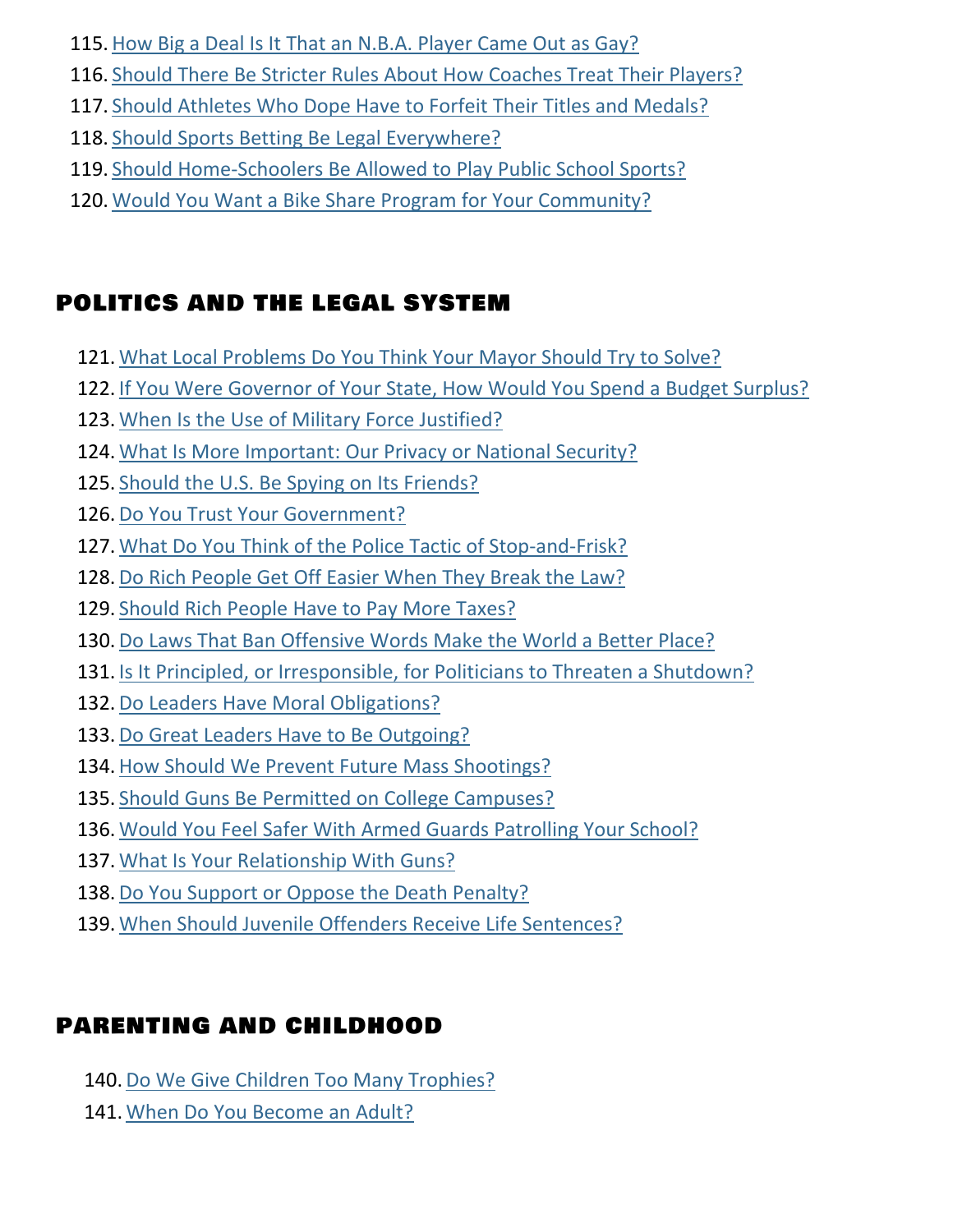- 142. [When Should You Be Able to Buy Cigarettes, Drink Alcohol, Vote, Drive and Fight in](https://learning.blogs.nytimes.com/2013/04/25/at-what-ages-should-you-be-able-to-buy-cigarettes-drink-alcohol-vote-drive-and-fight-in-wars/)  [Wars?](https://learning.blogs.nytimes.com/2013/04/25/at-what-ages-should-you-be-able-to-buy-cigarettes-drink-alcohol-vote-drive-and-fight-in-wars/)
- 143. [Should the Morning-After Pill Be Sold Over the Counter to People Under 17?](https://learning.blogs.nytimes.com/2011/12/09/should-the-morning-after-pill-be-sold-over-the-counter-to-people-under-17/)
- 144. [Should Birth Control Pills Be Available to Teenage Girls Without a Prescription?](https://learning.blogs.nytimes.com/2013/05/03/should-birth-control-pills-be-available-to-teenage-girls-without-a-prescription/)
- 145. [Is Modern Culture Ruining Childhood?](https://learning.blogs.nytimes.com/2011/08/23/is-modern-culture-ruining-childhood/)
- 146. [Are Adults Hurting Young Children by Pushing Them to Achieve?](https://learning.blogs.nytimes.com/2011/05/16/are-adults-hurting-young-children-by-pushing-them-to-achieve/)
- 147. [How, and by Whom, Should Children Be Taught Appropriate Behavior?](https://learning.blogs.nytimes.com/2012/10/15/how-and-by-whom-should-children-be-taught-appropriate-behavior/)
- 148. [What Can Older People Learn From Your Generation?](https://learning.blogs.nytimes.com/2013/11/07/what-can-older-people-learn-from-your-generation/)
- 149. [Do 'Shame and Blame' Work to Change Teenage Be](https://learning.blogs.nytimes.com/2013/03/13/do-shame-and-blame-work-to-change-teenage-behavior/)havior?
- 150. [How Should Children Be Taught About Puberty and Sex?](https://learning.blogs.nytimes.com/2013/02/27/how-should-children-be-taught-about-puberty-and-sex/)
- 151. [Is Dating a Thing of the Past?](https://learning.blogs.nytimes.com/2013/01/14/is-the-date-a-thing-of-the-past/)
- 152. [How Should Parents Handle a Bad Report Card?](https://learning.blogs.nytimes.com/2010/11/16/how-should-parents-handle-a-bad-report-card/)
- 153. [Should Children Be Allowed to Wear Whatever They Want?](https://learning.blogs.nytimes.com/2013/05/13/should-kids-be-allowed-to-wear-whatever-they-want/)
- 154. How Should Educators [and Legislators Deal With Minors Who 'Sext'?](https://learning.blogs.nytimes.com/2011/03/28/how-should-educators-and-legislators-deal-with-minors-who-sext/)
- 155. [Do You Think Child Stars Have It Rough?](https://learning.blogs.nytimes.com/2013/04/02/do-you-think-child-stars-have-it-rough/)

#### HEALTH AND NUTRITION

- 156. [Is Smoking Still a Problem Among Teenagers?](https://learning.blogs.nytimes.com/2013/09/06/is-smoking-still-a-problem-among-teenagers/)
- 157. [Are Antismoking Ads Effective?](https://learning.blogs.nytimes.com/2012/03/19/are-antismoking-ads-effective/)
- 158. [Is Drinking and Driving Still a Problem for Teenagers?](https://learning.blogs.nytimes.com/2013/05/29/is-drinking-and-driving-still-a-problem-for-teenagers/)
- 159. [Do You Think a Healthier School Lunch Program Is a Lost Cause?](https://learning.blogs.nytimes.com/2012/10/10/do-you-think-a-healthier-school-lunch-program-is-a-lost-cause/)
- 160. [How Concerned Are You About Where Your Food Comes From?](https://learning.blogs.nytimes.com/2010/09/16/how-concerned-are-you-about-where-your-food-comes-from/)
- 161. [Is It Ethical to Eat Meat?](https://learning.blogs.nytimes.com/2012/04/19/is-it-ethical-to-eat-meat/)
- 162. [Do You Prefer Your Tacos 'Authentic' or 'Appropriated'?](https://learning.blogs.nytimes.com/2012/05/03/do-you-prefer-your-tacos-authentic-or-appropriated/)
- 163. [Should the Government Limit the Size of Sugary Drinks?](https://learning.blogs.nytimes.com/2012/10/03/should-the-government-limit-the-size-of-sugary-drinks/)
- 164. [Should Marijuana Be Legal?](https://learning.blogs.nytimes.com/2013/05/21/should-marijuana-be-legal/)
- 165. [Should Students Be Required to Take Drug Tests?](https://learning.blogs.nytimes.com/2011/10/12/should-students-be-required-to-take-drug-tests/)

# PERSONAL CHARACTER AND MORALITY QUESTIONS

- 166. [Do Bystanders Have a Responsibility to Intervene When There is Trouble?](https://learning.blogs.nytimes.com/2013/04/23/do-bystanders-have-a-responsibility-to-intervene-in-crimes/)
- 167. [Should You Care About the Health and Safety of Those Making Your Clothing?](https://learning.blogs.nytimes.com/2012/12/14/should-you-care-about-the-health-and-safety-of-the-people-who-make-your-clothing/)
- 168. [Can Money Buy You Happiness?](https://learning.blogs.nytimes.com/2010/10/07/can-money-buy-you-happiness/)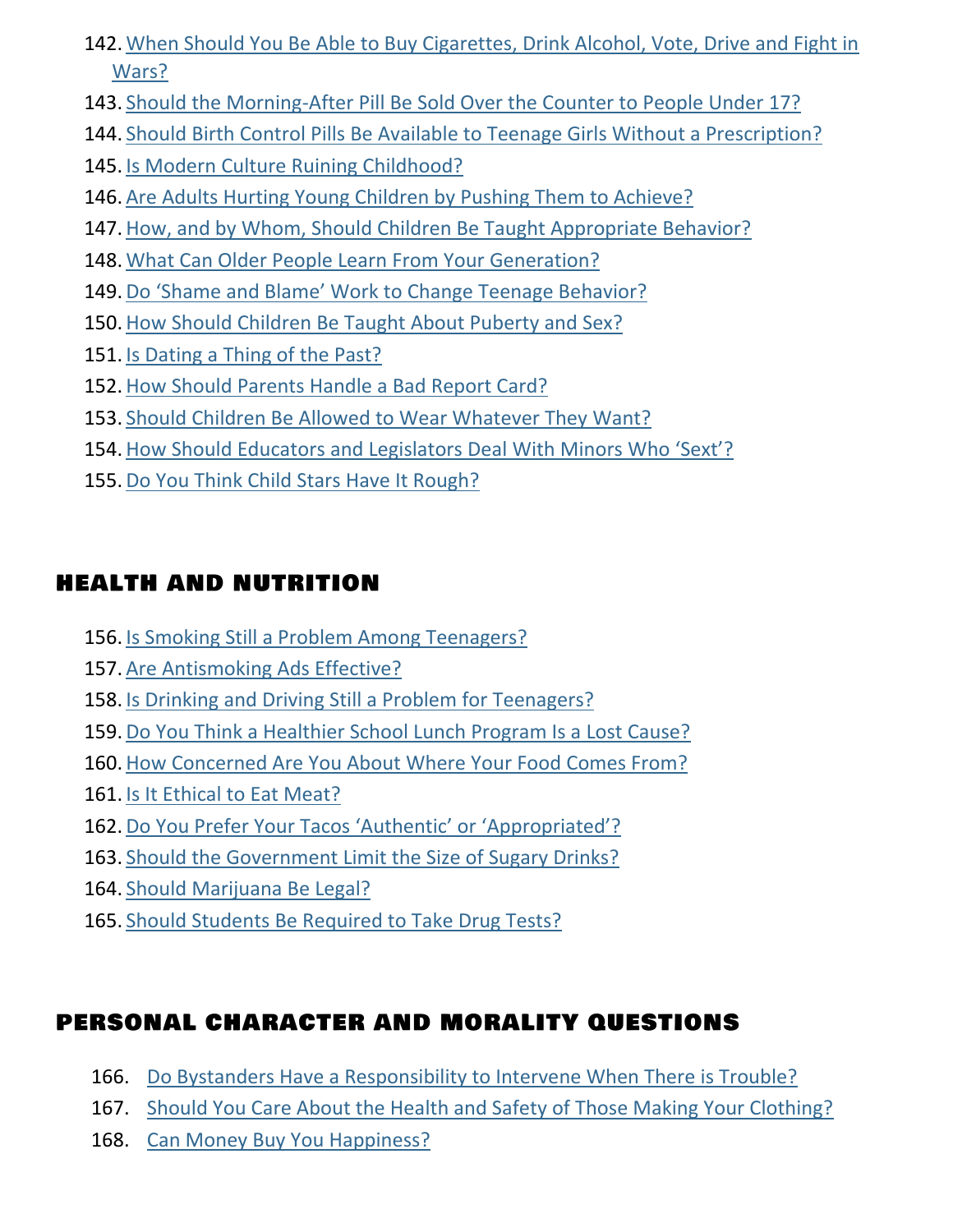- 169. [Does Buying and Accumulating More and More Stuff Make Us Happier?](https://learning.blogs.nytimes.com/2013/03/12/does-buying-and-accumulating-more-and-more-stuff-make-us-happier/)
- 170. [Are We Losing the Art of Listening?](https://learning.blogs.nytimes.com/2011/12/12/are-we-losing-the-art-of-listening/)
- 171. [Do People Complain Too Much?](https://learning.blogs.nytimes.com/2013/05/06/do-people-complain-too-much/)
- 172. [Can Kindness Become Cool?](https://learning.blogs.nytimes.com/2012/03/02/can-kindness-become-cool/)
- 173. [Which Is More Important: Talent or Hard Work?](https://learning.blogs.nytimes.com/2011/11/21/whic-is-more-important-talent-or-hard-work/)
- 174. [How Important Is Keeping Your Cool?](https://learning.blogs.nytimes.com/2012/05/02/how-important-is-keeping-your-cool/)
- 175. [When Should You Compromise?](https://learning.blogs.nytimes.com/2012/12/13/when-should-you-compromise/)
- 176. [Is Your Generation More Self-Centered Than Earlier Generations?](https://learning.blogs.nytimes.com/2011/04/26/is-your-generation-more-self-centered-than-earlier-generations/)
- 177. [Can You Be Good Without God?](https://learning.blogs.nytimes.com/2011/12/21/can-you-be-good-without-god/)
- 178. [Have Curse Words Become So Common They Have Lost Their Shock Value?](https://learning.blogs.nytimes.com/2013/02/01/have-curse-words-become-so-common-they-have-lost-their-shock-value/)
- 179. [What Words or Phrases Should Be Retired in 2014?](https://learning.blogs.nytimes.com/2014/01/03/what-words-or-phrases-should-be-retired-in-2014/)
- 180. [What Words or Phrases Do You Think Are Overused?](https://learning.blogs.nytimes.com/2012/10/05/what-words-or-phrases-do-you-think-are-overused/)
- 181. [Should Couples Live Together Before Marriage?](https://learning.blogs.nytimes.com/2012/04/17/should-couples-live-together-before-marriage/)
- 182. [How Important Do You Think It Is to Marry Someone With the Same Religion?](https://learning.blogs.nytimes.com/2013/04/04/how-important-do-you-think-it-is-to-marry-someone-with-the-same-religion/)
- 183. [How Long Is It O.K. to Linger in a Cafe or Restaurant?](https://learning.blogs.nytimes.com/2014/01/29/how-long-is-it-okay-to-linger-in-a-cafe-or-restaurant/)
- 184. [Does Keeping a Messy Desk Make People More Creative?](https://learning.blogs.nytimes.com/2013/09/16/does-keeping-a-messy-desk-make-people-more-creative/)
- 185. [How Important Is Keeping a Clean House?](https://learning.blogs.nytimes.com/2013/12/09/how-important-is-keeping-a-clean-house/)

# SCIENCE

- 186. [Should Scientists Try to Help People Beat Old Age So We Can Live Longer Lives?](https://learning.blogs.nytimes.com/2013/12/03/should-scientists-try-to-help-people-beat-old-age-so-we-can-live-radically-longer-lives/)
- 187. [Given Unlimited Resources, What Scientific or Medical Problem Would You](https://learning.blogs.nytimes.com/2012/01/18/given-unlimited-resources-what-scientific-or-medical-problem-would-you-investigate/)  [Investigate?](https://learning.blogs.nytimes.com/2012/01/18/given-unlimited-resources-what-scientific-or-medical-problem-would-you-investigate/)
- 188. [When Is It O.K. to Replace Human Limbs With Technology?](https://learning.blogs.nytimes.com/2012/05/16/when-is-it-okay-to-replace-human-limbs-with-technology/)
- 189. Do You Think Life Exists or Has Ever Existed [Somewhere Besides Earth?](https://learning.blogs.nytimes.com/2013/03/15/do-you-think-life-exists-or-has-ever-existed-somewhere-besides-earth/)
- 190. [Should Fertilized Eggs Be Given Legal 'Personhood'?](https://learning.blogs.nytimes.com/2011/11/04/should-fertilized-eggs-be-given-legal-personhood/)
- 191. [How Concerned Are You About Climate Change?](https://learning.blogs.nytimes.com/2012/11/27/how-concerned-are-you-about-climate-change/)

# OTHER QUESTIONS

- 192. [Is It Wrong for a Newspaper to Publish a Front-Page Photo of a Man About to Die?](https://learning.blogs.nytimes.com/2012/12/06/is-it-wrong-for-a-newspaper-to-publish-a-front-page-photo-of-a-man-about-to-die/)
- 193. [What Causes Should Philanthropic](https://learning.blogs.nytimes.com/2011/11/03/what-causes-should-philanthropic-groups-financ/) Groups Finance?
- 194. [Should Charities Focus More on America?](https://learning.blogs.nytimes.com/2012/01/13/charities-focus-america/)
- 195. [Should the Private Lives of Famous People Be Off Limits?](https://learning.blogs.nytimes.com/2012/09/17/should-the-private-lives-of-famous-people-be-off-limits/)